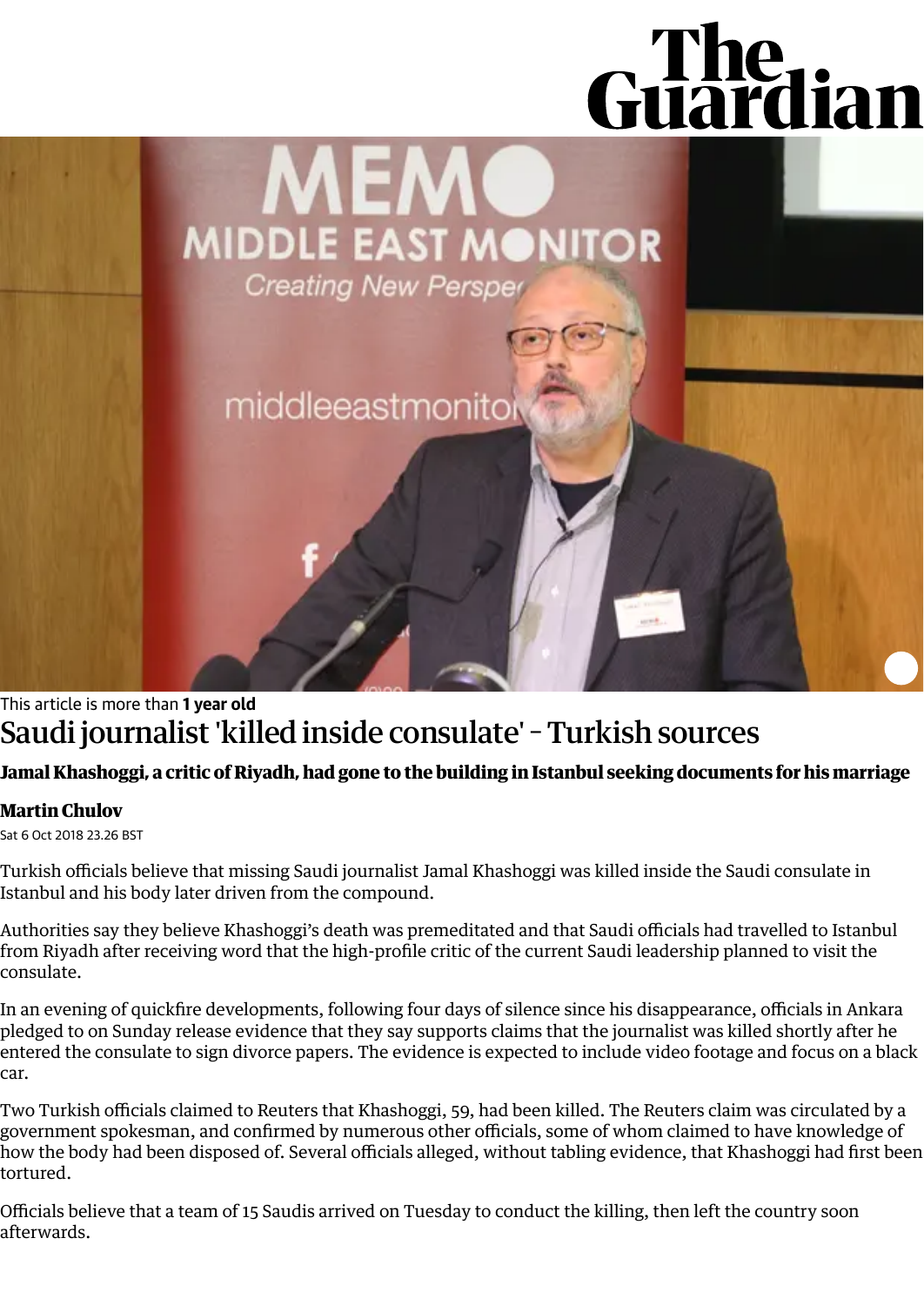The president, Recep Tayyip Erdoğan, is expected to release a statement about the incident on Sunday. Aside from summonsing the Saudi ambassador in Ankara, senior officials had remained mute about Khashoggi's fate, leading to speculation that he had been smuggled out of the country with Turkish consent.

The dramatic Turkish claim instead squarely focuses attentions on Riyadh, in particular Crown Prince Mohammed bin Salman, who on Friday denied any knowledge of Khashoggi's whereabouts. "If he was here, I would know about it," the 33-year-old heir to the throne told Bloomberg.

"My understanding is, he entered and he got out after a few minutes or one hour," said Prince Mohammed. "I'm not sure. We are investigating this through the foreign ministry to see exactly what happened at that time.

"We are ready to welcome the Turkish government to go and search our premises. The premises are sovereign territory, but we will allow them to enter and search and do whatever they want to do. If they ask for that, of course, we will allow them."



Protesters hold up pictures of Jamal Khashoggi outside the Saudi Arabian consulate in Istanbul. Photograph: Chris McGrath/Getty Images

Earlier on Saturday, a Saudi official had dismissed claims that Khashoggi was still inside the consulate and said authorities were "very concerned for his safety".

Khashoggi had been close to the previous Saudi regime, but fled the kingdom a year ago, soon after the new monarch anointed his son, Prince Mohammed, as prince. He subsequently became an outspoken critic of some aspects of the country's reform programme, especially the clampdown on political freedoms, and intolerance of dissent.

Khashoggi had a regular column for the Washington Post and had also written for the [Guardian](https://www.theguardian.com/world/commentisfree/2018/oct/05/the-guardian-view-on-jamal-khashoggi-the-missing-saudi-journalist-must-be-found). He had sought assurances about his safety from Saudi officials before entering the consulate to sign the divorce papers, a necessary step for him to marry his Turkish fiance, who was waiting for him outside.

### **Since you're here ...**

… joining us from Greece, we have a small favour to ask. You've read  $\Box$  178 articles What's this? We would like to remind you how many Guardian articles you've enjoyed on this device. Can we continue showing you this? Yes, that's OK No, opt me out Please note you cannot undo this action or opt back in in the last nine months. And you're not alone; millions are flocking to the Guardian for quality news every day. We believe everyone deserves access to factual information, and analysis that has authority and integrity. That's why, unlike many others, we made a choice: to keep Guardian reporting open for all, regardless of where they live or what they can afford to pay.

As an open, independent news organisation we investigate, interrogate and expose the actions of those in power, without fear. With no shareholders or billionaire owner, our journalism is free from political and commercial bias – this makes us different. We can give a voice to the oppressed and neglected, and stand in solidarity with those who are calling for a fairer future. With your help we can make a difference.

We're determined to provide journalism that helps each of us better understand the world, and take actions that challenge, unite, and inspire change – in times of crisis and beyond. Our work would not be possible without our readers, who now support our work from 180 countries around the world.

But news organisations are facing an existential threat. With advertising revenues plummeting, the Guardian risks losing a major source of its funding. More than ever before, we're reliant on financial support from readers to fill the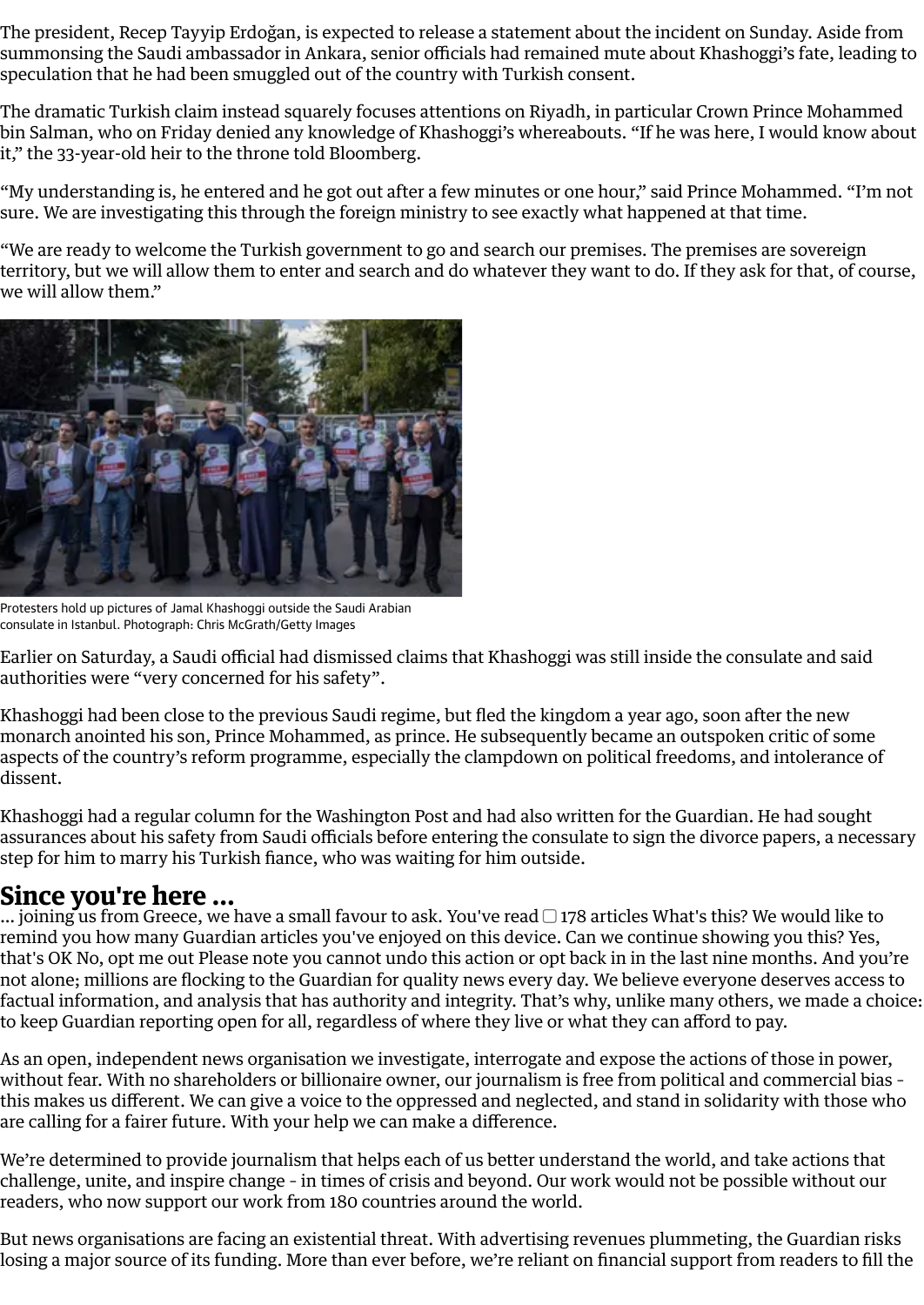gap. Your support keeps us independent, open, and means we can maintain our high quality reporting – investigating, disentangling and interrogating.

Every reader contribution, however big or small, is so valuable for our future. **Support the Guardian from as little as €1 – and it only takes a minute. Thank you.**

 $\Box$ Support The [Guardian](https://support.theguardian.com/eu/contribute?REFPVID=kcd1l5z0pa89amw6q19y&INTCMP=gdnwb_copts_memco_2020-30-06_EPIC_COUNTRY_NAME__WITH_ARTICLECOUNT_V2_JOINING&acquisitionData=%7B%22source%22%3A%22GUARDIAN_WEB%22%2C%22componentId%22%3A%22gdnwb_copts_memco_2020-30-06_EPIC_COUNTRY_NAME__WITH_ARTICLECOUNT_V2_JOINING%22%2C%22componentType%22%3A%22ACQUISITIONS_EPIC%22%2C%22campaignCode%22%3A%22gdnwb_copts_memco_2020-30-06_EPIC_COUNTRY_NAME__WITH_ARTICLECOUNT_V2_JOINING%22%2C%22abTest%22%3A%7B%22name%22%3A%222020-30-06_EPIC_COUNTRY_NAME__WITH_ARTICLECOUNT%22%2C%22variant%22%3A%22V2_JOINING%22%7D%2C%22referrerPageviewId%22%3A%22kcd1l5z0pa89amw6q19y%22%2C%22referrerUrl%22%3A%22https%3A%2F%2Fwww.theguardian.com%2Fworld%2F2018%2Foct%2F06%2Fsaudi-journalist-killed-inside-consulate-turkish-sources%22%7D)

Remind me in September







Remind me in September Email address